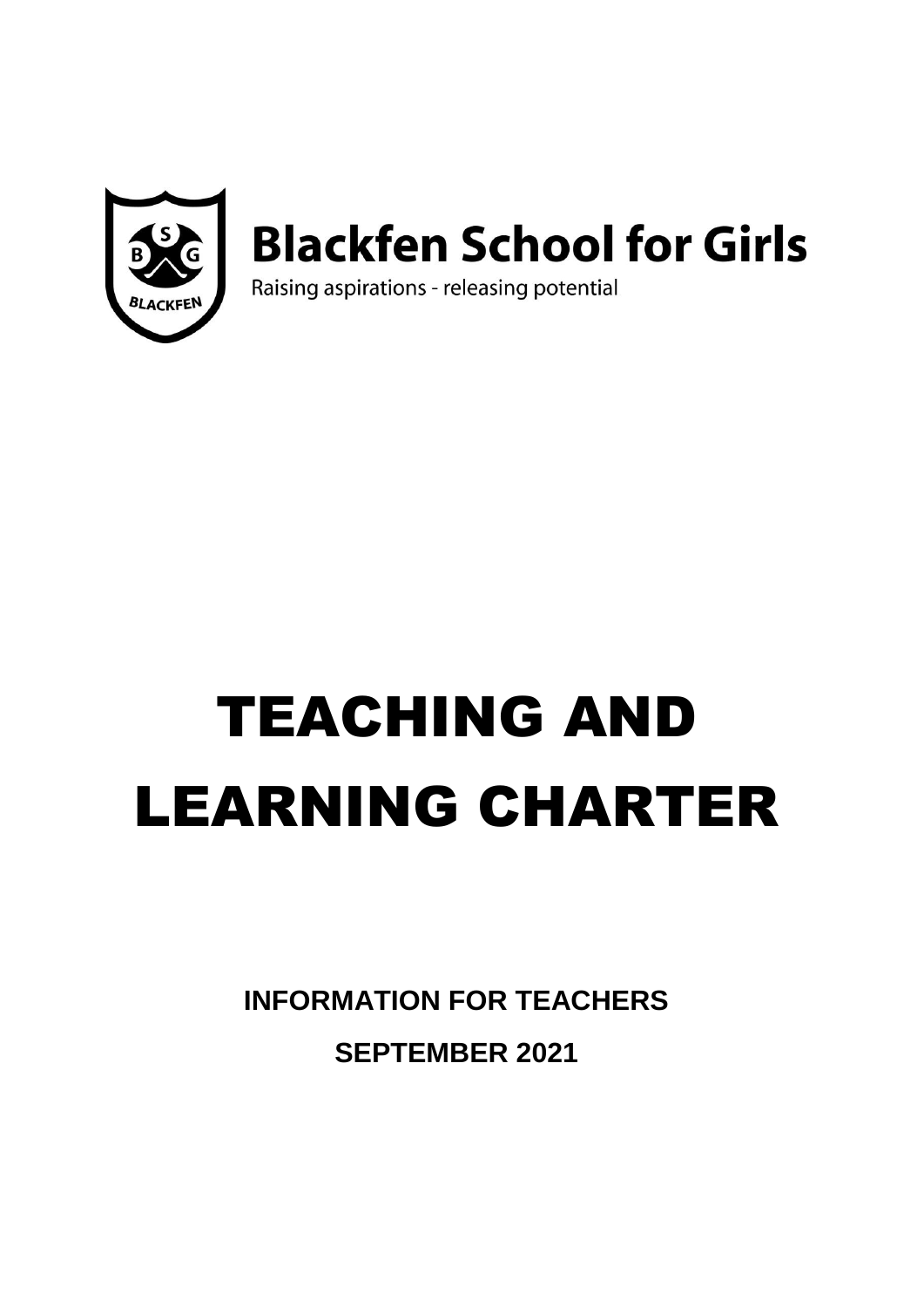## **The Context**

The Teaching and Learning Charter is at the heart of everything we do at Blackfen. We provide all of our students and staff with an outstanding learning environment in which aspirations can be raised and potential released and a culture of Growth Mindsets encouraged. The expectations outlined in the Teaching and Learning Charter will link in and be referred to in all self-evaluation including learning walks and work scrutinies.

## **Rationale**

The school aims to become an outstanding teaching and learning school within a Growth Mindsets culture. The Charter incorporates the philosophy of Blackfen as to what outstanding teaching and learning looks like. All teaching staff should produce elements of the Charter in their classrooms.

## **Statement of Intent**

The Charter is certainly not a straitjacket but gives some ideas of what constitutes a Blackfen lesson. The aim of the Charter is to challenge all stakeholders to inculcate an ethos of excellence in the classroom, to enable our students to leave Blackfen as confident and independent young people who are happy to embrace change and appreciate that success in learning is down to a positive and active response to feedback, hard work and an understanding of the learning opportunities presented by 'failure'. Teachers should encourage students to show **PRIDE**, **P**ositivity, **R**esilience, **I**ntrospection, **D**etermination and an understanding of the need for **E**ffort.

#### **Planning for Learning and Progress**

- Blackfen believes that lesson planning is the key to learning
- All planning carried out by teaching staff, whether for an entire key stage, a specific scheme of learning or an individual lesson should have clear learning objectives and success criteria which reflect students' prior learning and future potential.
- All planning should allow all students to make progress
- All planning should take into account the individual needs of the students in the class and take into consideration the ways in which students learn best.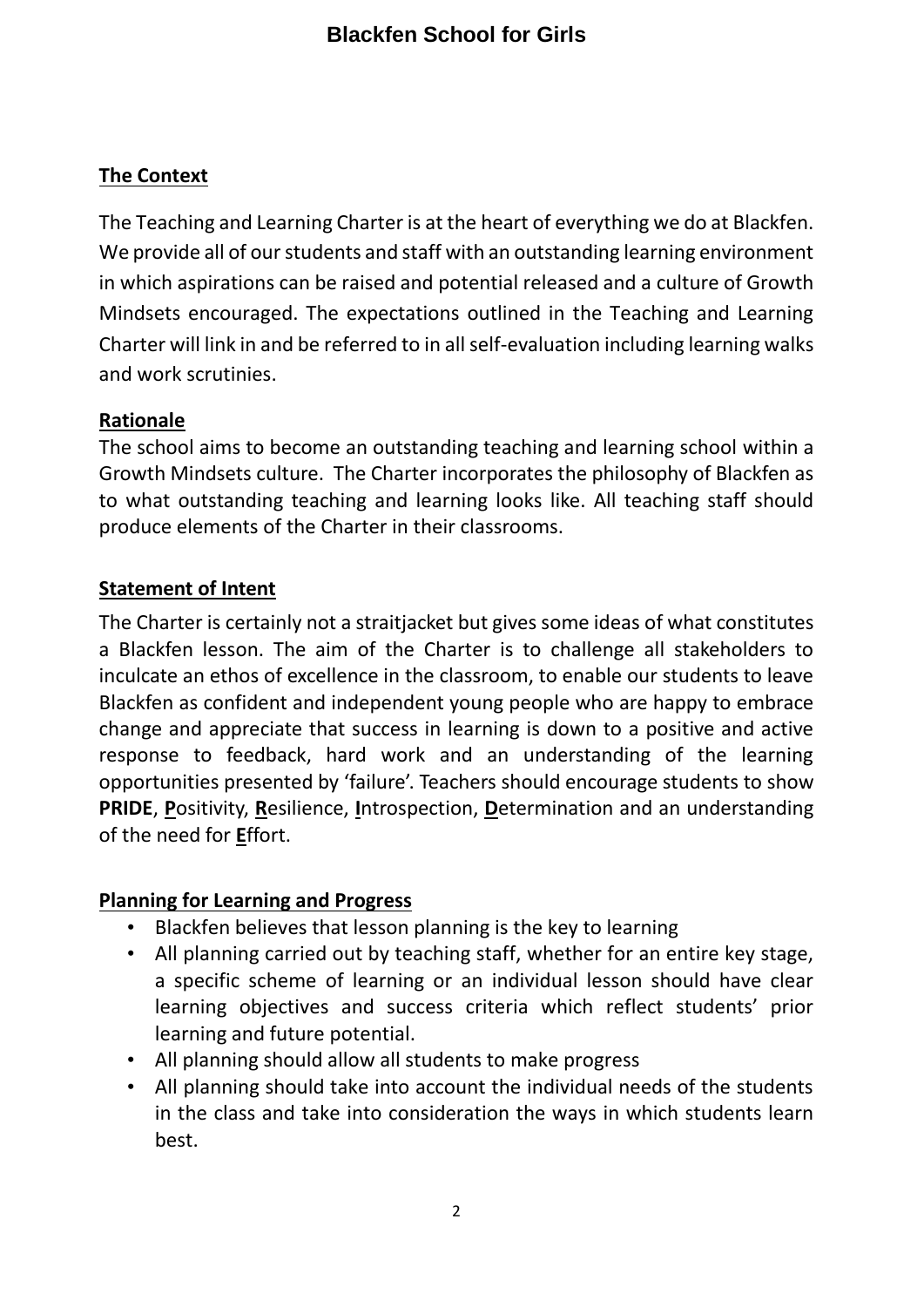• All planning should help students to develop a Growth Mindset and promote an ethos of excellence

## **Every Lesson Counts**

Every lesson should strive towards expert teaching and be built around 6 key principles

- 1. **Challenge** *so that* students have high expectations of what they can achieve
- 2. **Explanation** *so that* students acquire new knowledge and skills
- 3. **Modelling** *so that* students know how to apply the knowledge and skills
- 4. **Practice** *so that* students have the opportunity to hone their new knowledge and skills
- 5. **Questioning** *so that* students are made to think hard with breadth, depth and accuracy
- 6. **Feedback** *so that* students think about and further develop their knowledge and skills  $1$

Most of all the Growth Mindset philosophy of Blackfen can still be adhered to and students encouraged to take risks and learn from their mistakes.

## **Every lesson should include:**

## **WHAT** ARE WE GOING TO LEARN?

- Learning Objectives should be communicated to students with **passion**
- Teachers must explain how this lesson fits in with the bigger picture of the scheme of learning or exam specification

## **HOW** ARE WE GOING TO LEARN?

- Teachers should use a variety of activities and teaching and learning methods
- Teachers should use a challenging starter activity which sets the challenging tone for the remainder of the lesson.
- Teachers should plan differentiated learning tasks which suit the needs of individual students and challenge them to make better progress
- Teachers should ensure that students have a clear understanding of any success criteria for work they are completing
- Teachers should build in activities that place students in the 'pit' but provide scaffolding to help students out of the 'pit'

 $\overline{a}$ <sup>1</sup> Shaun Allison and Andy Tharby, Making Every Lesson Count (2018)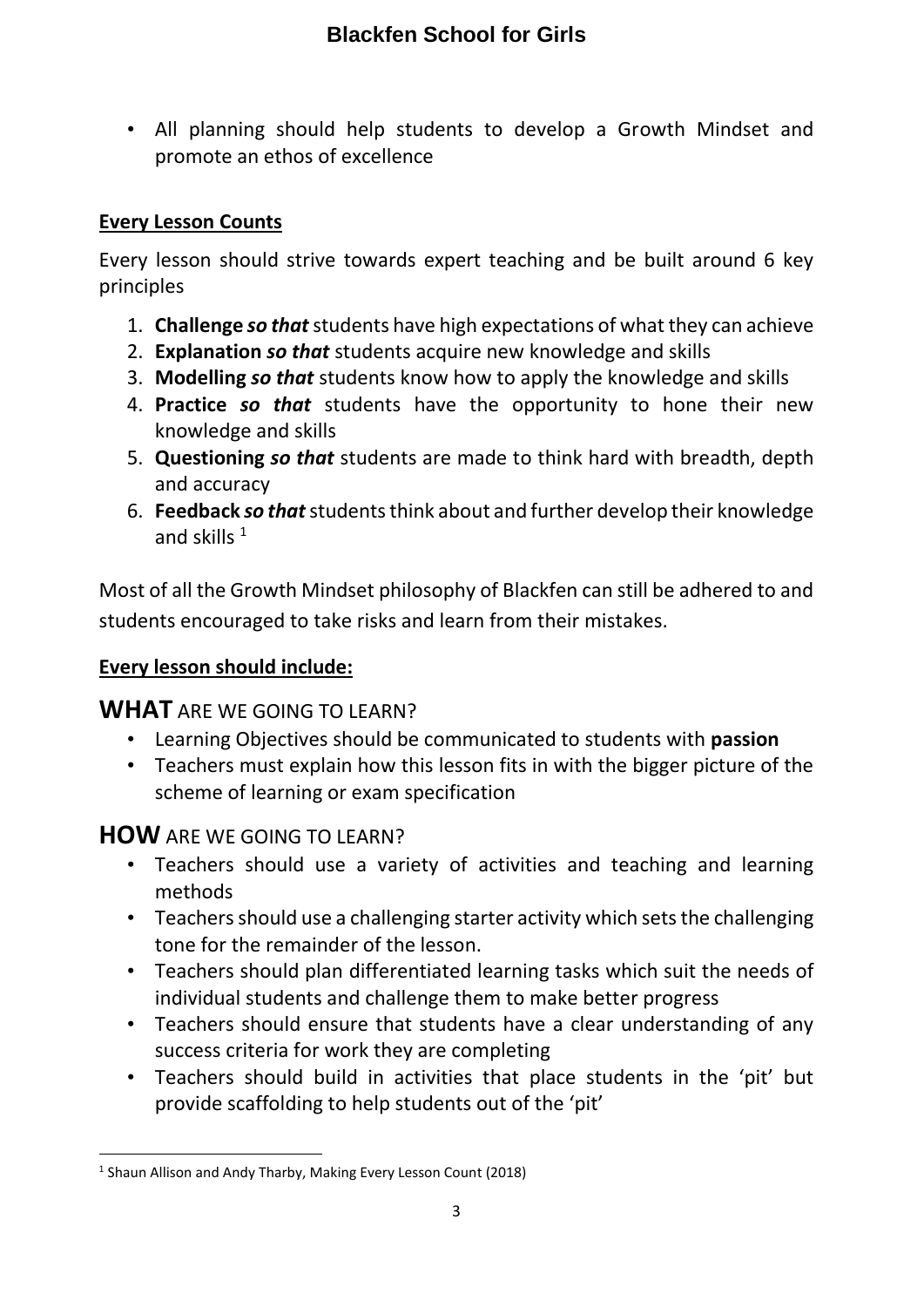• Teachers should endeavour to use low risk testing to help students memorise prior learning and knowledge

## **WHY** ARE WE LEARNING THIS?

- Teachers should endeavour to make the learning relevant to everyday life
- Teachers must make it clear what's in it for the students? "We are learning this because…"
- Teachers should link learning to prior lessons or learning in other subjects to enable students to improve their recall skills and make a change to their long-term memory

## **HOW** will I know I have learned this?

- Teachers should use regular formative assessment throughout the lesson.
- There should be modelling of work by teachers and students
- Teachers and students should make regular reference to the original learning objectives and success criteria
- Blackfen School uses DIRT: Dedicated Improvement and Reflection Time
- There should be regular marking and feedback in line with Blackfen's assessment policy, both written and oral. All feedback should generate a reaction and a response and re-drafting of work is positively encouraged. Students should be made to understand that feedback is a vital learning tool and is the basis for improvement. It is vital that students are given the opportunity to practice their new learning.

## **All of the above should be underpinned by a positive classroom learning environment**

- **Teachers should meet and greet their class promptly at the start of the lesson**
- Teachers should develop good relationships with students, "warm strict"
- Staff should be approachable
- Teachers must set out clear classroom expectations
- All staff must adhere to the behaviour charter to promote consistency
- Teachers organise class layout and groupings in a way which is beneficial to ALL learners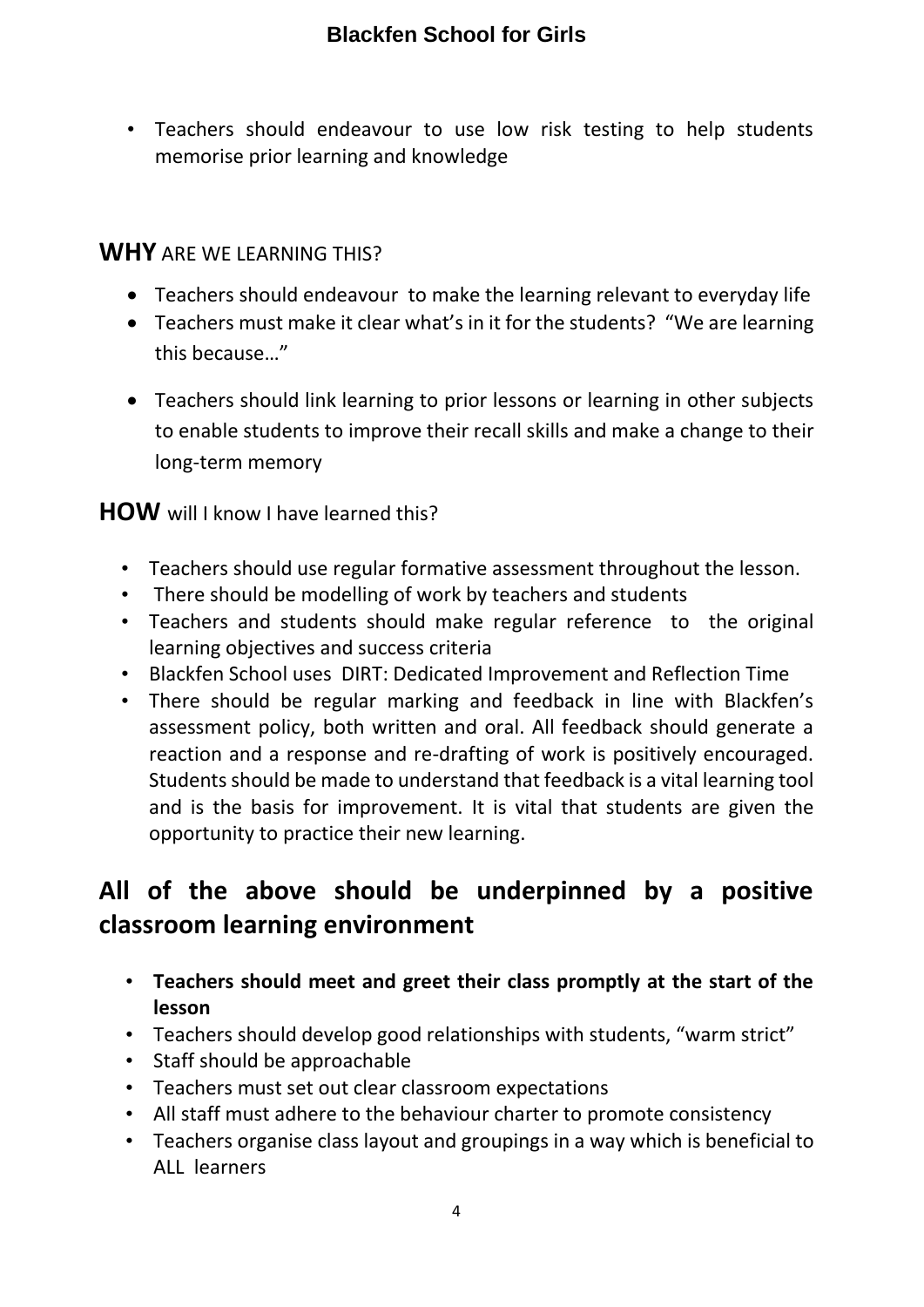- Teachers use the language of Growth Mindsets, "I know you can...", and "You can do it." "What help do you need? ", "Which BIT can't you do YET?" "Show me what you've done and let's figure out what you can try next"
- Staff reward resilience and responding to feedback by using the school reward system
- Praise should refer to the effort and learning process rather than intelligence

## **Teachers should communicate Learning Objectives to students explicitly**

The teacher must explain the purpose of the lesson. Students are more likely to achieve if they know what they are expected to produce by the end of each task.

Learning Objectives must be referred to throughout the lesson and in marking and feedback.

## **Teachers should have a structured start; clear active phase and frequent consolidation**

It is essential for teachers to meet and greet students promptly at the start of a lesson. This helps settle students and encourages other students in the corridor to get to lessons on time.

During the active phase, staff, with the aid of relevant data, will plan lessons that could include a range of differentiated activities that enables all students to access higher levels. **No ceiling should be set on what progress students can make in a lesson**. Teachers should use the latest research on planning such as Pips McCrea on 'Lean Lesson Planning'<sup>2</sup> and Rosenshine's Principles of Instruction<sup>3</sup> to aid them in their planning

Students should be challenged to think for themselves. Students should be encouraged to not fear failure. Teachers should aim to put students in 'the pit' in their activities and then teach students strategies they can use to get out of 'the pit' in all lessons. Indeed students successfully overcoming failure should be celebrated.

 $\overline{a}$ 

<sup>2</sup> Pips McCrea, Lean Lesson Planning (2015)

<sup>3</sup> Tom Sherrington, Rosenshine's Principles in Action (2019)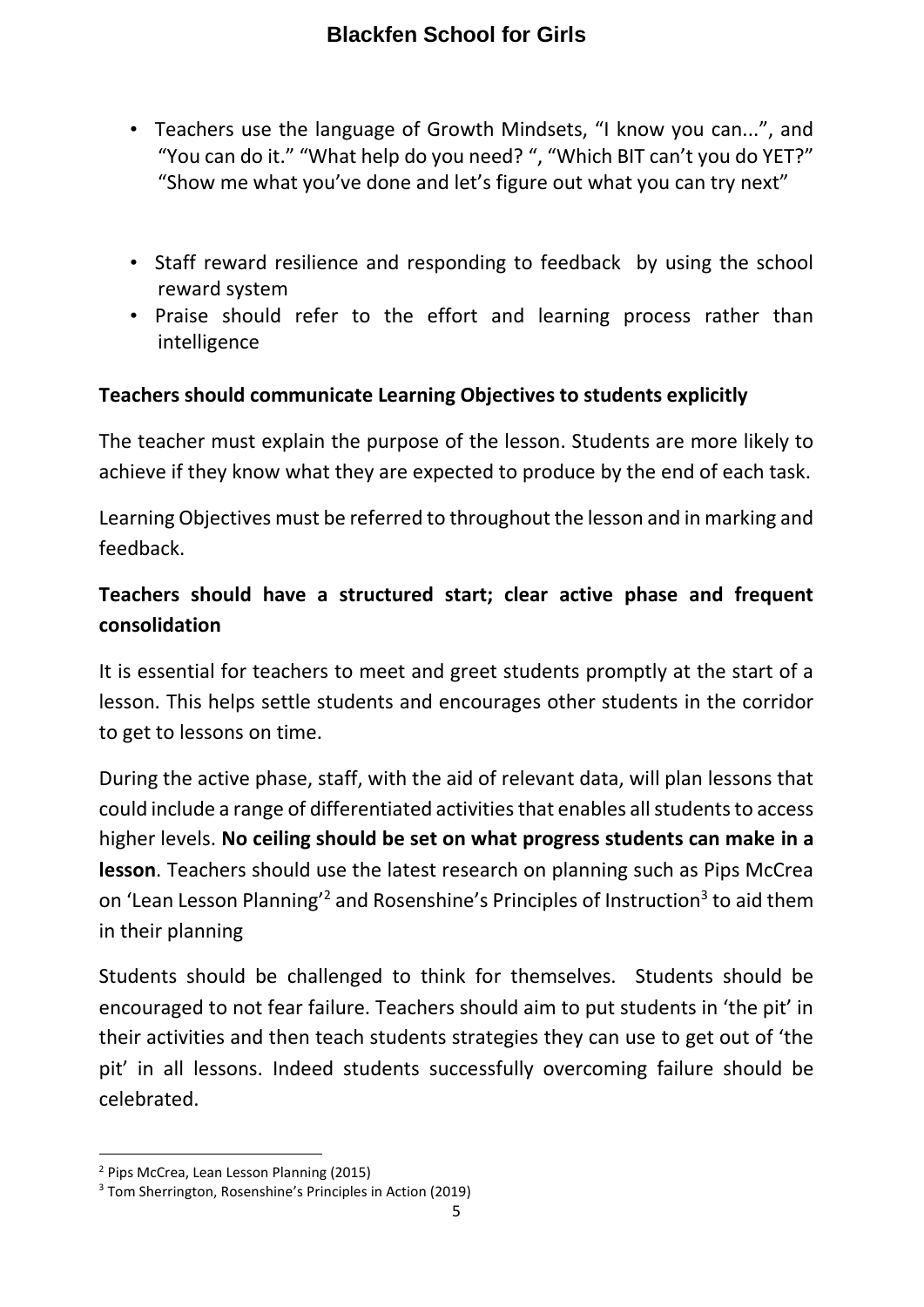The consolidation phase (DIRT) will give students an opportunity to reflect on their learning, being given the opportunity to practice their new-found knowledge and skills<sup>4</sup> and allowing the teacher to adapt and amend their future planning

accordingly. Lesson Plans should not be set in stone, effective teachers use their judgement of progress to adapt the original plan and objectives.

## **Teachers should use a variety of activities and teaching methods**

Students should start learning straight away with a focussing task that taps into their emotions and arouses their curiosity and recaps on their previous learning.

To fully engage and motivate students, a variety of tasks should be incorporated into schemes of learning which colleagues know have the most impact on learning.

## **Questioning**

Teachers are encouraged at Blackfen to use the 'hands down' technique when questioning students. This allows the teacher to assess the understanding of all the students in their class rather than asking for hands up. This also allows the teacher to differentiate their questions so that suitable questions are asked of individual students. Some teachers use items such as rubber balls and lollipop sticks to facilitate this and ensure that ALL the class join in with oral work.

Questions are to be used to deepen and develop student learning. Questions are also used to test understanding or recall knowledge. Questions to be asked of students should be as well planned as the activities to be used. Effective lessons have students challenging and asking their peers questions. Teachers try to encourage this. Teachers should encourage students to listen to each other and to evaluate each other's' responses. Questions can be defined as being lower cognitive questions and higher cognitive questions.  $5$  The former are for knowledge recall and the latter 'require students to manipulate their knowledge in order to support a logically reasoned response'.<sup>6</sup>

 $\overline{\phantom{a}}$ 

<sup>4</sup> Doug Lemov

<sup>&</sup>lt;sup>5</sup> Kathleen Cotton, Classroom Questioning, School Improvement Research series 3, (2001)

<sup>6</sup> Chris Runeckles, Making Every History Lesson Count (2018)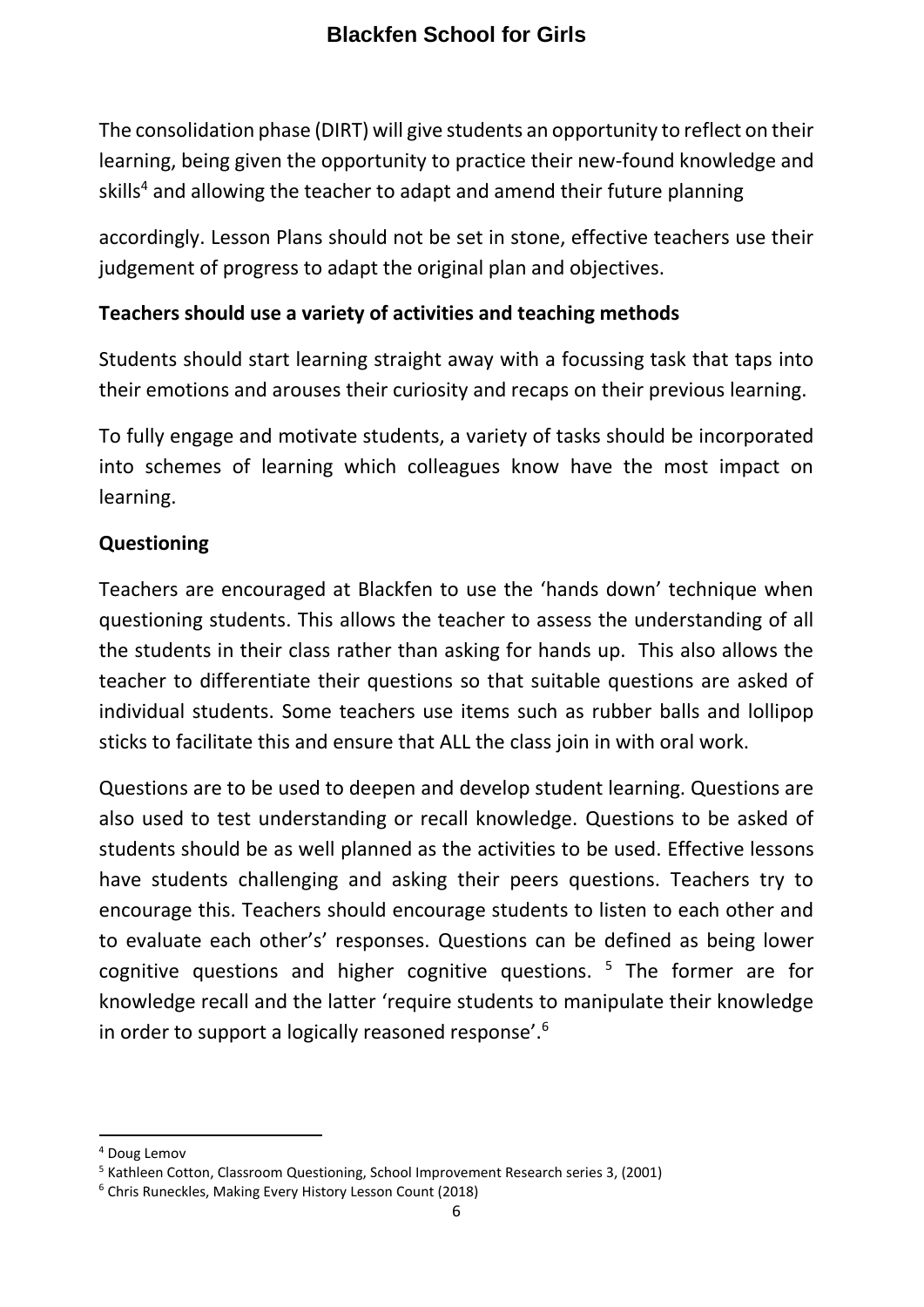## **Share the Success Criteria**

Teachers share with students the different ways they can demonstrate they have met the learning objectives. Teachers discuss exemplar work with their classes. Modelling thinking and learning strategies to students can be a very effective use

of lesson time. It is vital that teachers explain their thought processes aloud to model the metacognition that is needed to complete a piece of work to a high standard.

## **Assessment and Marking**

All work that isformally assessed should include **W**hat **W**ent **W**ell and **E**ven **B**etter **I**f

More importantly Teachers should be looking for evidence that students have used the feedback to improve future work. This evidence should be highlighted to the whole class

Teachers aim to find time in their lessons to give students verbal feedback.

Teachers try to develop lots of peer and self-assessment opportunities. Teachers use the 'Full Fat' feedback sheets to be found in student planners

Teachers must follow Blackfen's assessment policy of having at least one piece of levelled or graded work per half term for foundation subjects and two pieces for core subjects.

Teacher's praise should focus on the effort and learning process that has taken place. Teachers should avoid telling students they are clever or smart.

Students should be given the opportunity to practice the new knowledge or skills they have been taught and redraft original work

## **Home Learning**

Teachers design home learning tasks with a great deal of thought and planning. Do they help to inform students, staff and parents of the progress students are making? Do they allow students to be challenged? Motivated? The school's home learning policy needs to be adhered to. As a reminder;